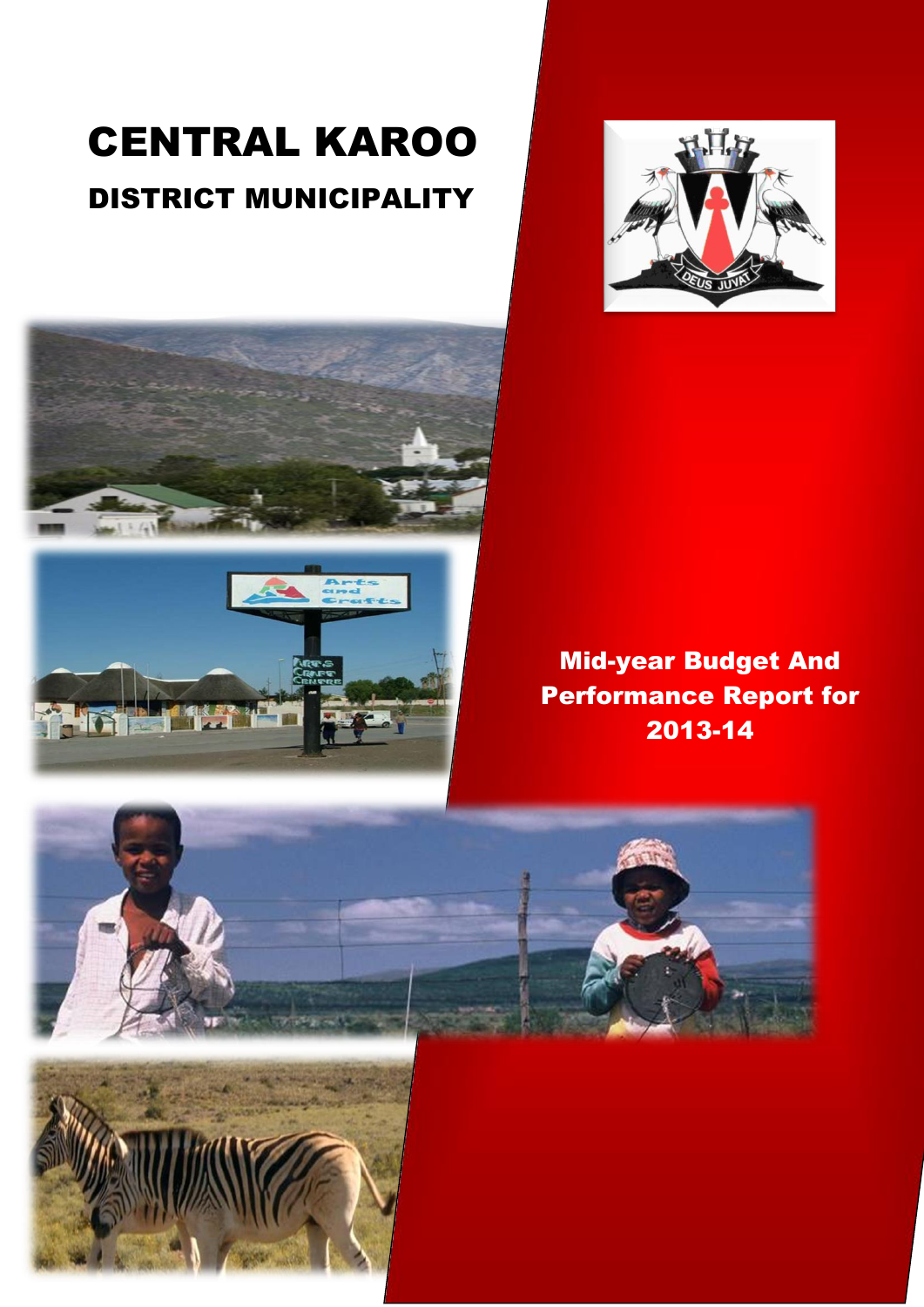# **TABLE OF CONTENTS**

| 1. |     |       |  |                                                                                                      |    |
|----|-----|-------|--|------------------------------------------------------------------------------------------------------|----|
| 2. |     |       |  |                                                                                                      |    |
|    | 2.1 |       |  |                                                                                                      |    |
|    |     |       |  |                                                                                                      |    |
|    |     | a)    |  |                                                                                                      |    |
|    |     | b)    |  |                                                                                                      |    |
|    |     |       |  |                                                                                                      |    |
|    |     | a)    |  |                                                                                                      |    |
|    |     | b)    |  |                                                                                                      |    |
|    | 2.2 |       |  |                                                                                                      |    |
| 3. |     |       |  |                                                                                                      |    |
|    | 3.1 |       |  |                                                                                                      |    |
|    |     | (1)   |  |                                                                                                      |    |
|    |     | (11)  |  |                                                                                                      |    |
|    |     | (III) |  |                                                                                                      |    |
|    |     | (IV)  |  |                                                                                                      |    |
|    | 3.2 |       |  |                                                                                                      |    |
|    | 3.2 |       |  |                                                                                                      |    |
| 4. |     |       |  |                                                                                                      |    |
| 5. |     |       |  |                                                                                                      |    |
| 7. |     |       |  |                                                                                                      |    |
|    | 7.1 |       |  |                                                                                                      |    |
|    |     | (i)   |  | Annexure A - In-year Financial Report for the period ended 31 December 2013  10                      |    |
|    | 7.2 |       |  |                                                                                                      | 10 |
|    |     | (ii)  |  | Annexure B-Top Layer SDBIP 2013/14 report per Directorate with comments on targets achieved/ not     |    |
|    |     | (iii) |  | Annexure C- Top Layer SDBIP 2013/14 Dashboard of overall performance per Strategic Objective for the |    |
|    |     | (iv)  |  | Annexure D- Departmental SDBIP 2012/13 Dashboard of overall performance per department for the       |    |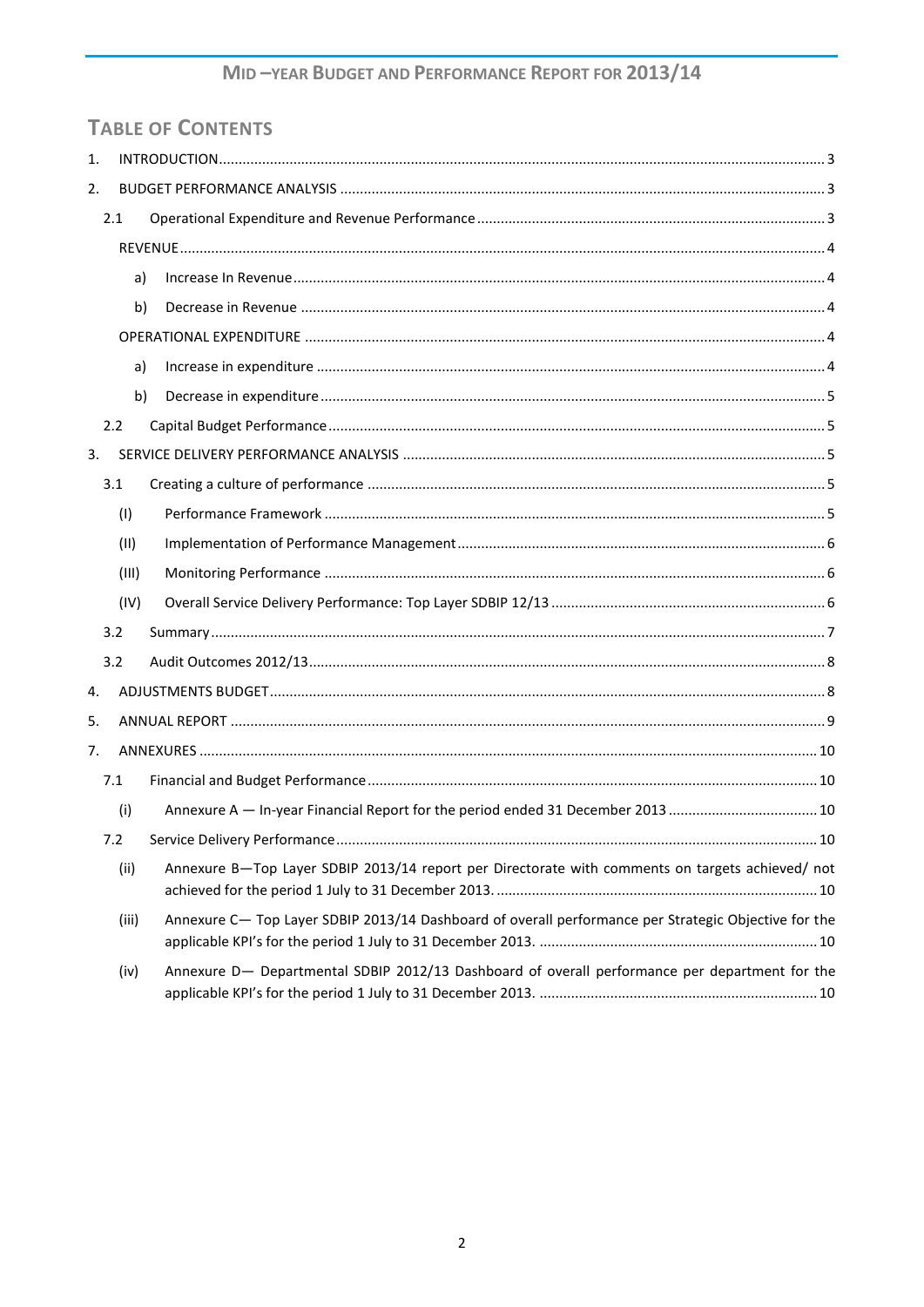# <span id="page-2-0"></span>**1. INTRODUCTION**

In terms of Section 72(1)(a) and 52(d) of the Local Government Municipal Finance Management Act No. 56 of 2003 (MFMA) the Accounting Officer must by 25 January of each year assess the performance of the municipality during the first half of the financial year. A report on such assessment must in terms of Section 72(1)(b) of the MFMA be submitted to the Mayor, Provincial Treasury and National Treasury.

Once the Mayor has considered the report, it must be submitted to Council by 31 January in terms of Section 54 of the MFMA.

The mid-year performance reports and supporting tables of Central Karoo Municipality, is prepared in accordance with MFMA Circular 13 and the Municipal Budget and Reporting Regulations, to illustrate the performance in graphical and tabular format as per Annexures B to D.

The staff establishment for the first 6 months was **142** posts of which **133** were filled. This represents **94%** of the staff compliment.

We also embarked on the following management processes during this period which includes the following:

- Capacitate the budget Treasury Office with internal employees;
- Appoint 3 additional Interns; and
- Review the Supply Chain Management Policy to address some AG findings.

# <span id="page-2-1"></span>**2. BUDGET PERFORMANCE ANALYSIS**

### <span id="page-2-2"></span>**2.1 OPERATIONAL EXPENDITURE AND REVENUE PERFORMANCE**

Approximately **52%** of the original budgeted operating expenditure of **R50 648 000** was spent as at the end of December 2013 and **62%** of the original projected revenue of **R53 340 00** was collected. The reasons for deviations are explained in the paragraphs below.

Indications are that an adjustments budget will be required as there are numerous variances in expenditure and revenue items that need to be addressed in the final adjustments that must be approved by Council by 28 February 2014.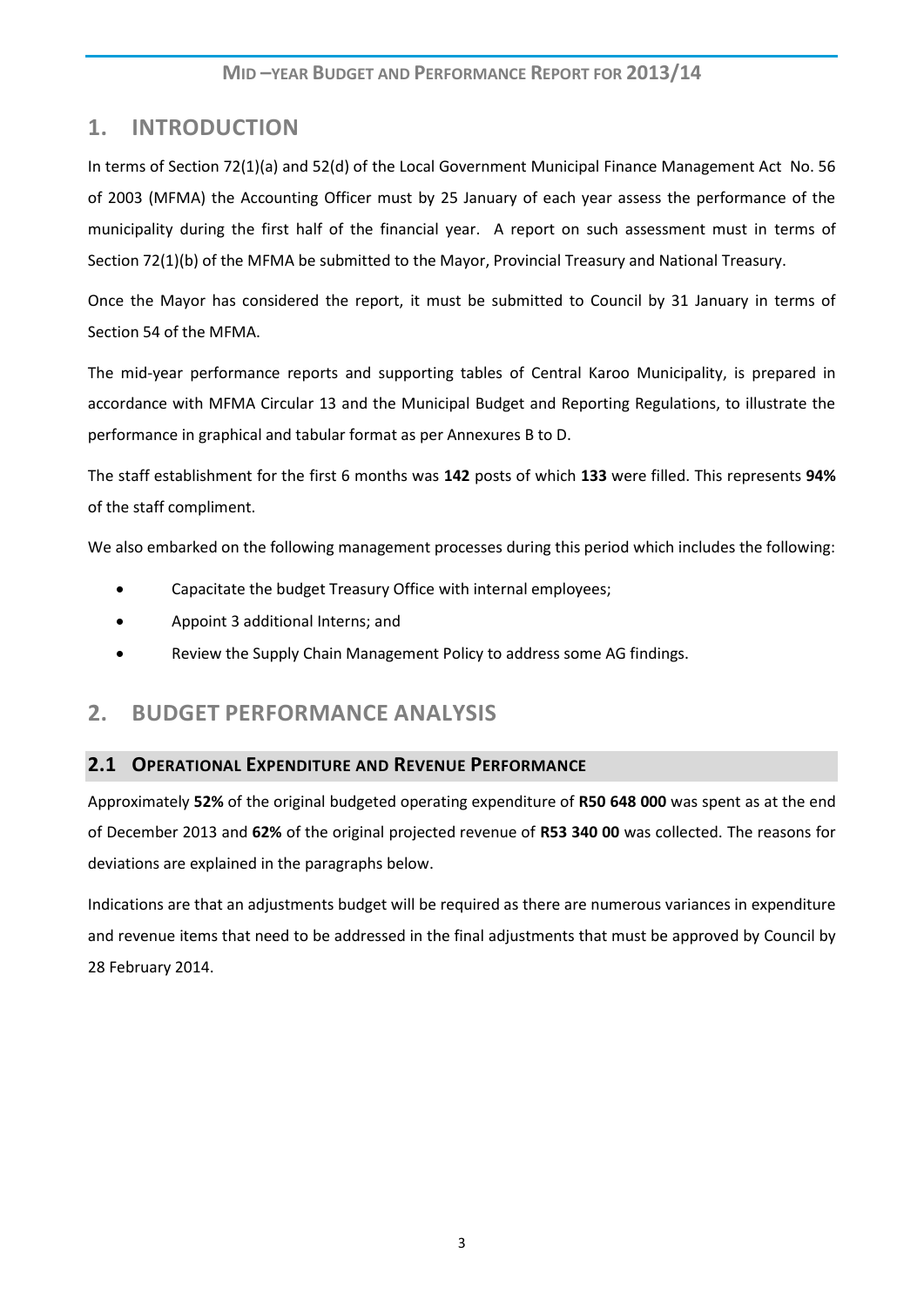Items of revenue and expenditure with deviations from the budget are as follows:

<span id="page-3-0"></span>

| <b>REVENUE</b> |
|----------------|
|                |

#### <span id="page-3-1"></span>**a) INCREASE IN REVENUE**

| Revenue source and reason for such increase                         | Total budget as at<br>31 December 2013 | Actual as at<br>31 December 2013 | <b>Variance</b> |  |
|---------------------------------------------------------------------|----------------------------------------|----------------------------------|-----------------|--|
|                                                                     | R                                      |                                  |                 |  |
| Interest on Investments (More funds were invest during<br>the year) | 57 500                                 | 91 250                           | 59%             |  |
| Other revenue (More funds were received)                            | 835 400                                | 417 700                          | 59%             |  |
| Grants and Subsidies (FMG & MSIG Grant were received<br>in full)    | 24 468 134                             | 32 166 755                       | 31%             |  |

#### <span id="page-3-2"></span>**b) DECREASE IN REVENUE**

| Revenue source and reason for such decrease                                | Total budget as at<br>31 December 2013 | Actual as at<br>31 December 2013 | <b>Variance</b> |  |
|----------------------------------------------------------------------------|----------------------------------------|----------------------------------|-----------------|--|
|                                                                            |                                        |                                  |                 |  |
| Rent of Facilities and Equipment (Annual Rental<br>increase on properties) | 52 300                                 | 41 400                           | $-21%$          |  |

The net result of the above listed increases and decreases in revenue is R**6 297 000 (24%)** more than the projected budget of R**26 670 000** up to 31 December 2013 of which the decrease in **Grants and Subsidies**  and **Interest on Investments** contributed largely to the variance.

Please refer to **Annexure A** for more detail.

#### <span id="page-3-3"></span>**OPERATIONAL EXPENDITURE**

#### <span id="page-3-4"></span>**a) INCREASE IN EXPENDITURE**

<span id="page-3-5"></span>

| Expenditure item and reason for such increase                                                                    | <b>Total budget as at</b><br><b>31 December 2013</b> | Actual as at<br>31 December 2013 | %Variance |  |
|------------------------------------------------------------------------------------------------------------------|------------------------------------------------------|----------------------------------|-----------|--|
|                                                                                                                  | R                                                    |                                  |           |  |
| Contracted services (Consultants were used in<br>compiling of Financial Statements & Monthly Sec 71<br>Reports)) | 510 000                                              | 719 150                          | 41%       |  |
| Subsistence and Travel (Increase in employees and<br>council attending training and workshops)                   | 360 930                                              | 918 654                          | 155%      |  |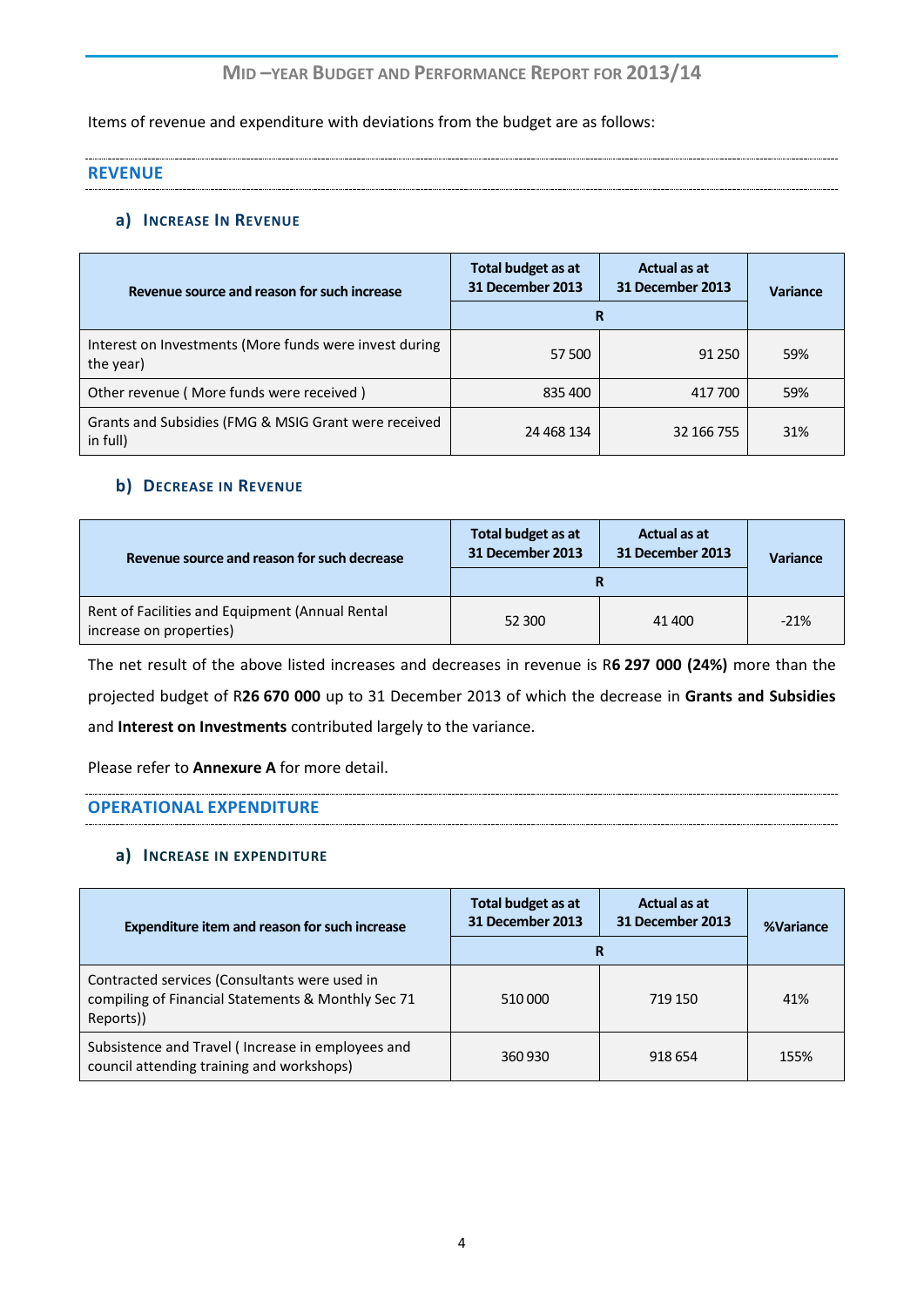## **b)** DECREASE IN EXPENDITURE

| <b>Expenditure item and reason for such decrease</b>                                    | Total budget as at<br>Actual as at<br>31 December 2013<br>31 December 2013<br>R |           | %Variance |
|-----------------------------------------------------------------------------------------|---------------------------------------------------------------------------------|-----------|-----------|
| Salaries and Allowances (CFO resigned at 30 June 2012)                                  | 4 903 000                                                                       | 4 757 000 | $-3%$     |
| Remuneration of Councillors (Decrease due to no<br>increase in Councillor remuneration) | 1 580 000                                                                       | 1444000   | $-9%$     |
| Repairs and Maintenance (Less maintenance was done<br>in the first 6 months)            | 95 750                                                                          | 21 4 82   | $-78%$    |

The net result of the above listed increases and decreases in expenditure is **R1 187 000 (5%)** more than the projected budget of **R25 324 000** up to 31 December 2013, of which Subsistence & Travel and Contracted Services contributed largely to the increase. Departments will be requested to re-assess projections for the remainder of the financial year in the adjustment budget submission. Strict expenditure control has to be implemented for the remainder of the financial year to ensure that expenditure is limited to available budget.

Please refer to **Annexure A** for more detail.

## <span id="page-4-0"></span>**2.2 CAPITAL BUDGET PERFORMANCE**

The capital expenditure as at the end of December 2013 is **R27 608**, excluding committed costs (orders issued) which is **85% less** than the budgeted amount.

The expenditure in relation to the cash flow is as follows:

- **Furniture and Equipment**  Budget amounts to R50 000 and R27 608 (100%) has been spent
- **Vehicles**  Budget amounts to R280 000 and R0 has been spent

The above requires that directorates revise their budgets with the adjustments budget.

# <span id="page-4-1"></span>**3. SERVICE DELIVERY PERFORMANCE ANALYSIS**

### <span id="page-4-2"></span>**3.1 CREATING A CULTURE OF PERFORMANCE**

## <span id="page-4-3"></span>**(I) PERFORMANCE FRAMEWORK**

Performance management is prescribed by chapter 6 of the Municipal Systems Act, Act 32 of 2000 and the Municipal Planning and Performance Management Regulations, 796 of August 2001. Section 7 (1) of the aforementioned regulation states that "A Municipality's Performance Management System entails a framework that describes and represents how the municipality's cycle and processes of performance planning, monitoring, measurement, review, reporting and improvement will be conducted, organized and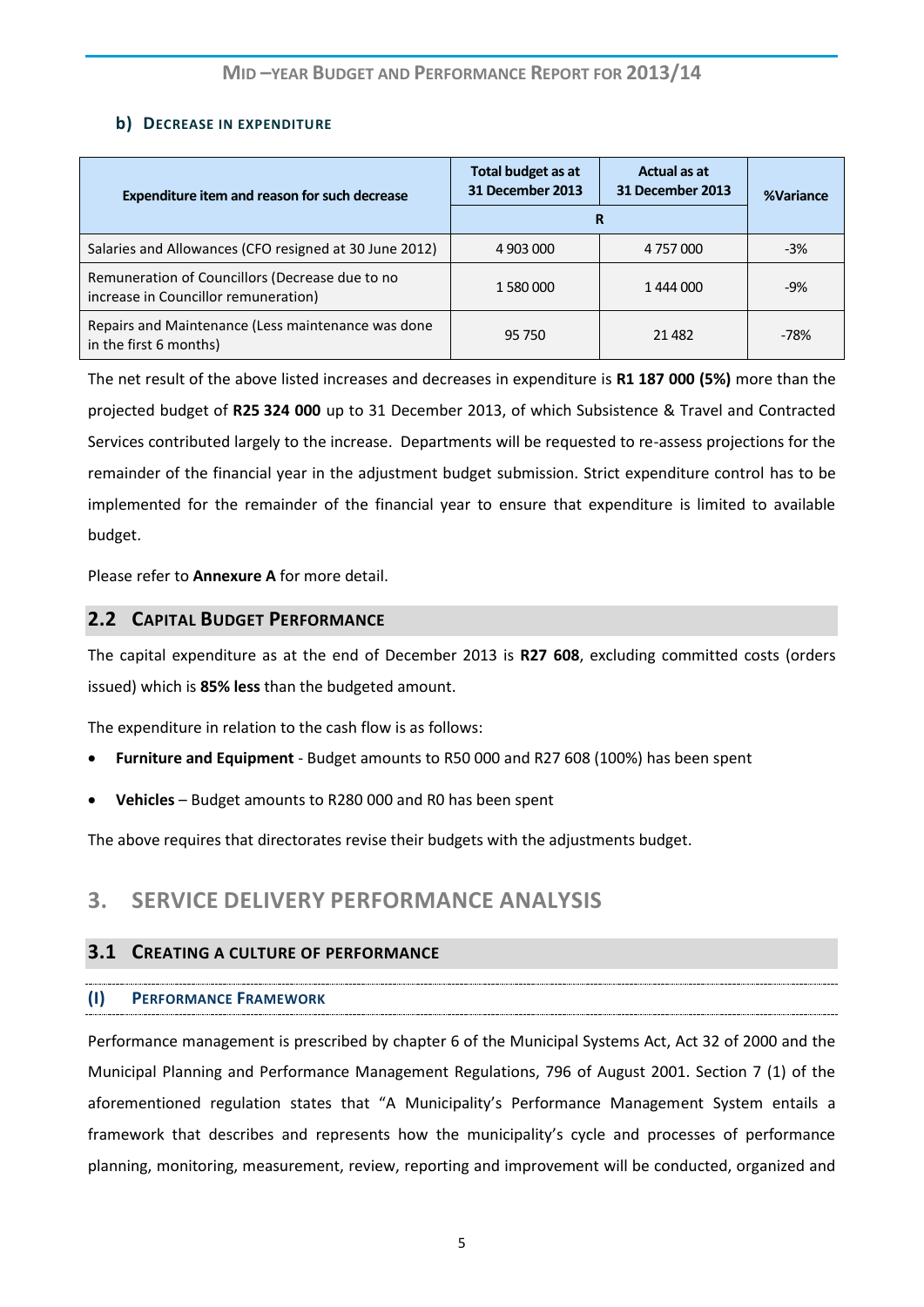managed, including determining the responsibilities of the different role players." This framework, *inter alia*, reflects the linkage between the IDP, Budget, SDBIP and individual and service provider performance.

#### <span id="page-5-0"></span>**(II) IMPLEMENTATION OF PERFORMANCE MANAGEMENT**

The IDP for 2013/14 was compiled and approved by council with the budget for 2013/14 Council on **27 May 2013**. The organisational performance is evaluated by means of a municipal scorecard (Top Layer SDBIP) at organisational level and through the service delivery budget implementation plan (SDBIP) at directorate levels.

The SDBIP is a plan that converts the IDP and budget into measurable criteria on how, where and when the strategies, objectives and normal business process of the municipality is implemented. It also allocates responsibility to directorates to deliver the services in terms of the IDP and budget.

The SDBIP were prepared and the Top Layer SDBIP was approved by the Executive Mayor on **18 June 2013** and the Departmental SDBIP by the Municipal manager on **18 June 2013.**

#### <span id="page-5-1"></span>**(III) MONITORING PERFORMANCE**

The SDBIP was loaded on an electronic web based system after approval. The web based system sent automated e-mails to the users of the system as a reminder to all staff responsible for updating their actual performance against key performance indicator targets for the previous month's performance. The actual results against monthly targets set, are discussed in the monthly meetings to determine early warning indicators and discuss corrective measures if needed.

#### <span id="page-5-2"></span>**(IV) OVERALL SERVICE DELIVERY PERFORMANCE: TOP LAYER SDBIP 12/13**

| Category                 | <b>Colour</b> | <b>Explanation</b>             |
|--------------------------|---------------|--------------------------------|
| <b>KPI's Not Met</b>     |               | $0\%$ >= Actual/Target < 75%   |
| <b>KPI's Almost Met</b>  |               | 75% >= Actual/Target < 100%    |
| KPI's Met                |               | Actual/Target = 100%           |
| <b>KPI's Well Met</b>    |               | $100\%$ > Actual/Target < 150% |
| KPI's Extremely Well Met |               | Actual/Target >= 150%          |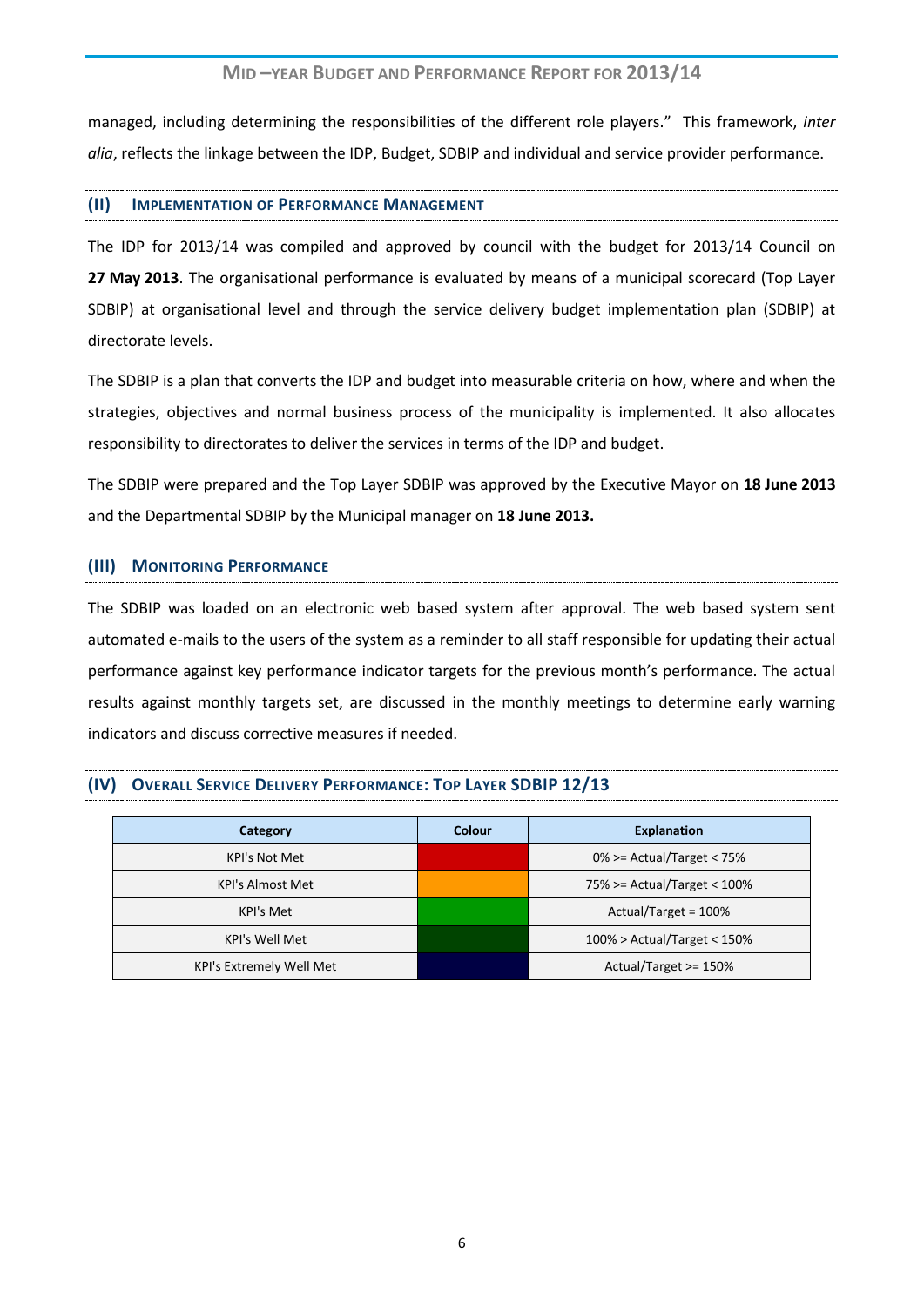

|                               | <b>Central Karoo</b><br><b>District</b><br><b>Municipality</b> | <b>Directorate</b>          |                              |                                     |
|-------------------------------|----------------------------------------------------------------|-----------------------------|------------------------------|-------------------------------------|
|                               |                                                                | Municipal<br><b>Manager</b> | Corporate<br><b>Services</b> | <b>Technical</b><br><b>Services</b> |
| <b>KPI Not Met</b>            | 4(20%)                                                         | 3(60%)                      | $1(7.7\%)$                   | $\sim$                              |
| <b>KPI Almost Met</b>         | ۰                                                              | ۰                           | ۰                            | ٠                                   |
| <b>KPI Met</b>                | 3(15%)                                                         | $1(20\%)$                   | $2(15.4\%)$                  | $\;$                                |
| <b>KPI Well Met</b>           | 1(5%)                                                          | ۰                           | 1(7.7%)                      | ۰                                   |
| <b>KPI Extremely Well Met</b> | 12 (60%)                                                       | 1(20%)                      | $9(69.2\%)$                  | $2(100\%)$                          |
| Total:                        | 20                                                             | 5                           | 13                           | $\overline{2}$                      |

#### <span id="page-6-0"></span>**3.2 SUMMARY**

Early indications are that the performance against the output and goals of the Service Delivery Budget Implementation Plan (SDBIP) are on mostly on track.

The municipality met **80%** (**16 of 20**) of the applicable **20** KPI's for the period as at 31 December 2013. The remainder of the KPI's (15) on the Top Layer SDBIP out of the total number of 35 KPI's do not have targets for this period and will be reported on in future quarters when they are due. Attached as Annexure B is the unaudited Top Layer SDBIP report for the first half of the financial year ending 31 December 2013 which measures the municipality's overall performance per Directorate. The report, furthermore, includes the performance comments and corrective measures indicated for targets not achieved. Although, this report focuses on strategic service delivery of the municipality, Annexure D has been included to reflect the contribution and performance per directorate on the Departmental SDBIP towards achieving service delivery targets.

A revised Top Layer SDBIP will be submitted to Council, if necessary, with motivation where key performance indicator targets require adjustment as a result of the Adjustments Budget.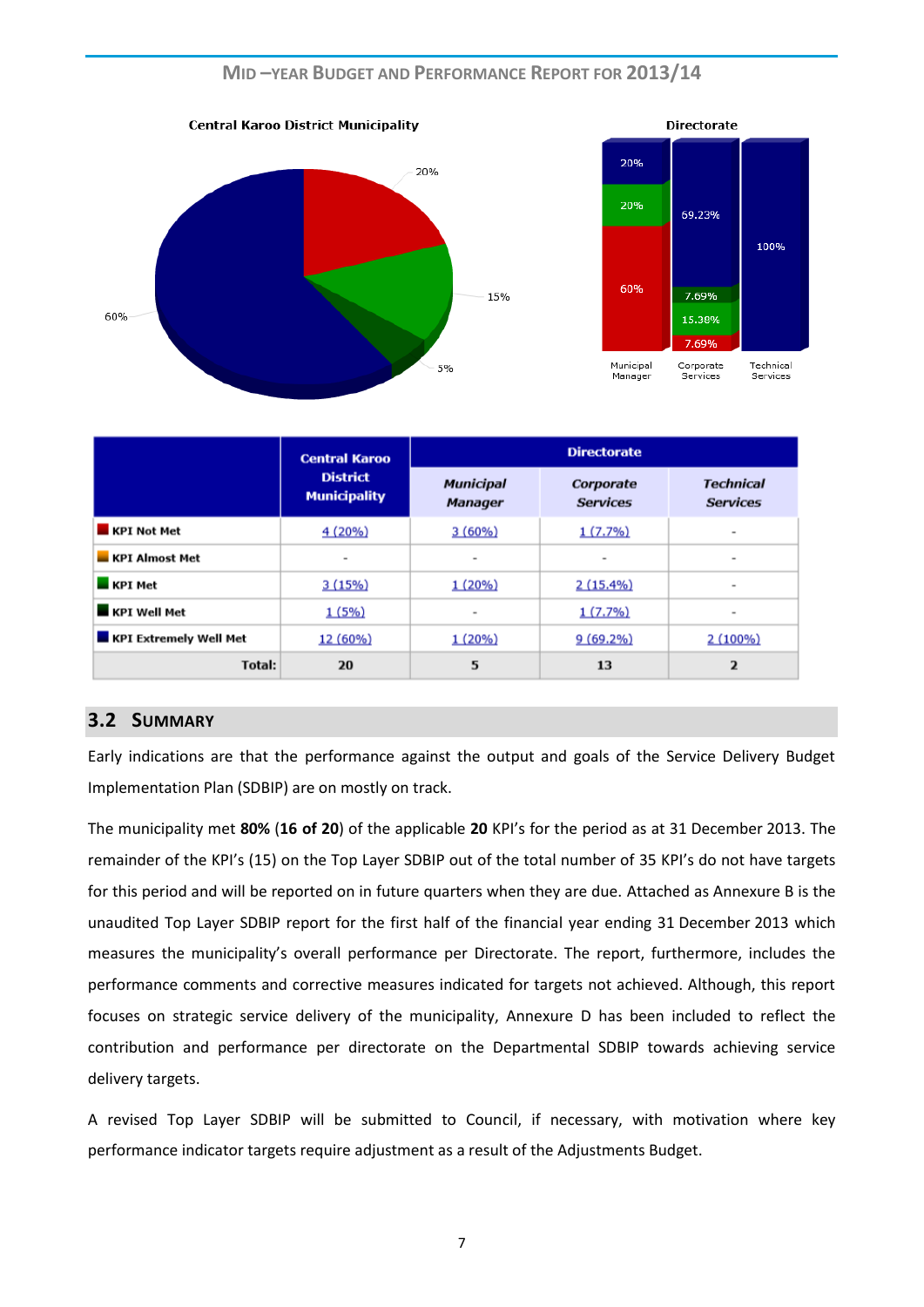## <span id="page-7-0"></span>**3.2 AUDIT OUTCOMES 2012/13**

The municipality received an unqualified Audit report for the 2012/13 financial year. The table below indicates the issues raised during the 2012/13 audit conducted by the Auditor-General with regards to finance and performance. At also indicates the corrective measures that will be implemented:

| <b>Main Issues Raised</b>                                | <b>Remedial Actions Taken</b>                                                                                                                    |  |  |  |
|----------------------------------------------------------|--------------------------------------------------------------------------------------------------------------------------------------------------|--|--|--|
| <b>Audit Report Status</b>                               | <b>Unqualified</b>                                                                                                                               |  |  |  |
| <b>Emphasis of matter:</b>                               |                                                                                                                                                  |  |  |  |
| Functioning of Audit Committee exclude PMS               | Will assure that PMS form part of Audit Committees<br>future ToR.                                                                                |  |  |  |
| Internal Audit did not attend to PMS on a regular basis. | Functional from January 2013 and will now put more<br>emphasis on PMS                                                                            |  |  |  |
| Non-compliance with SCM regulations.                     | Council approve the amendment of its SCM Regulations<br>which should resolve most of the issues.                                                 |  |  |  |
| No Tax clearance and declarations of interest.           | Adequate control should be put in place to ensure that<br>this do not happen again in future                                                     |  |  |  |
| Non-compliance for not reporting reasons for deviations. | Although totally impractical we shall again attempt to<br>further add detail to deviations                                                       |  |  |  |
| Key performance indicators are not all measurable.       | Targets must also be measurable and preferable not<br>indicated as a percentage as these are mostly subjective<br>with regards to measurability. |  |  |  |
| 27% of targets not met.                                  | Management should attend to this matter on an urgent<br>basis to either address KPI's or capacity constraints.                                   |  |  |  |
| Various IT environment deficiencies.                     | Policies, strategies and plans will be put in place as soon<br>as possible.                                                                      |  |  |  |

# <span id="page-7-1"></span>**4. ADJUSTMENTS BUDGET**

Regulation 23 of the Municipal Budget and Reporting Regulations provides, *inter alia* for the following:

"An adjustment budget may be tabled in the Municipal Council at any time after the Mid-year Budget and Performance Assessment has been tabled in the Council, but not later than 28 February of each year. Furthermore, except under certain circumstances only one adjustment budget may be tabled in Council during a financial year."

Accordingly a report on adjustments to the budget will be submitted for consideration by Council before 28 February 2014.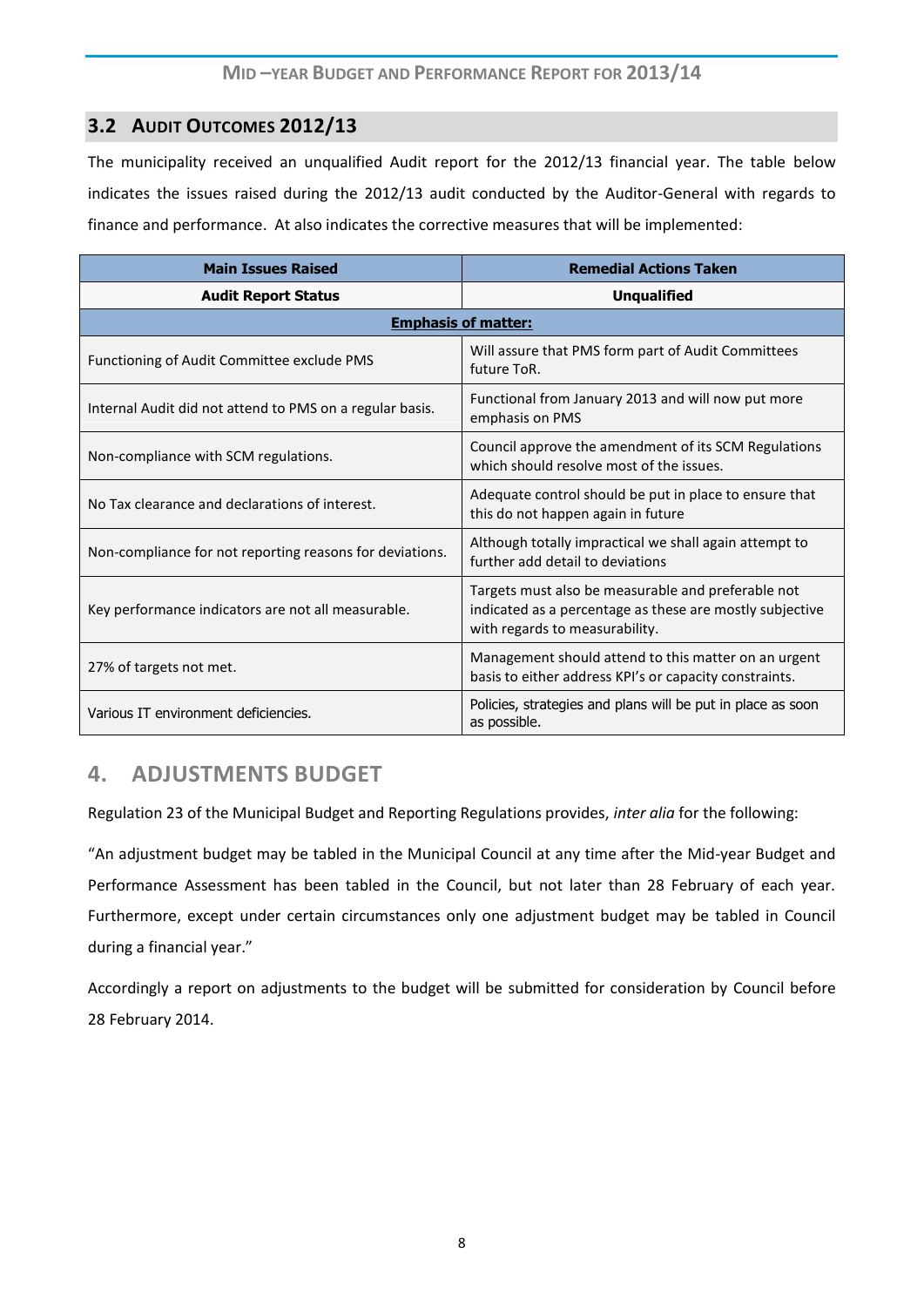# <span id="page-8-0"></span>**5. ANNUAL REPORT**

The Annual Report of the 2012/13 financial year is covered in a separate report to Council and will be tabled on 22 January 2013.

As prescribed in section 72(1((a)(iii) of the MFMA the Accounting officer must assess the performance of the municipality in the first 6 months taking into account the past year's Annual Report, and progress on resolving the problems identified in the Annual Report.

**MUNICIPAL MANAGER DATE:**